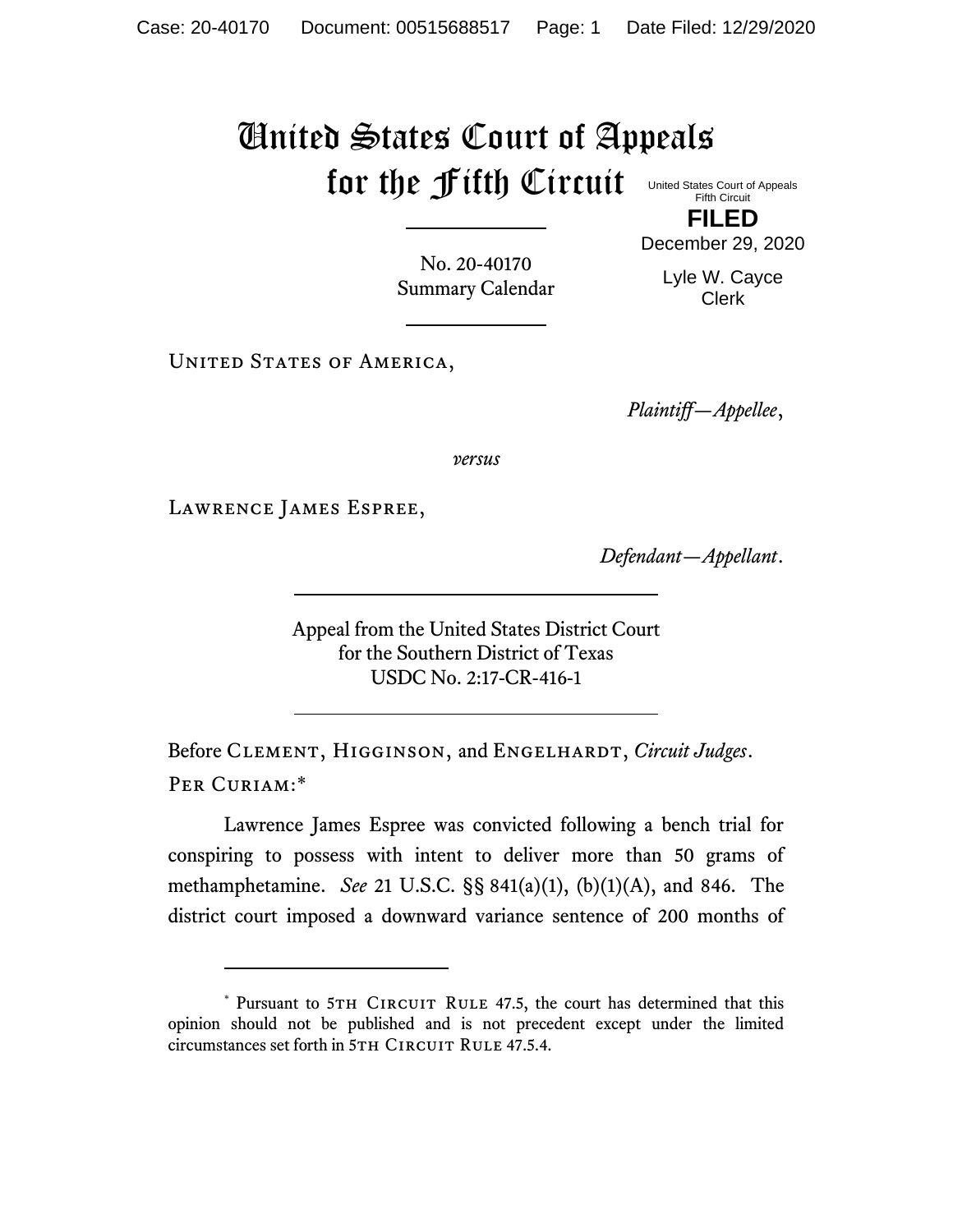## No. 20-40170

imprisonment and a five-year term of supervised release. Espree appeals, contending that the district court should have granted his motion for a judgment of acquittal. *See* FED. R. APP. P. 29(a). We affirm.

At the close of the Government's evidence, Espree moved for a judgment of acquittal on the specific basis that no Government witness had identified him or testified that he is the person who committed the offense charged in the indictment. On appeal, he asserts that the sole issue is whether the Government met its burden to present substantial evidence of his identity during its case in chief. We review this claim under the usual sufficiency standard, which asks whether, "after viewing the evidence in the light most favorable to the verdict, any rational trier fact could have found the essential elements of the offense beyond a reasonable doubt." *United States v. Herrera*, 313 F.3d 882, 884 (5th Cir. 2002) (en banc).

Contrary to Espree's assertion that inferring the identity of the accused is impermissible, "[i]dentity . . . may be proved by inference and circumstantial evidence." *United States v. Royals*, 777 F.2d 1089, 1091 (5th Cir. 1985). "An in-court identification is not necessary for conviction." *United States v. Lugo-Lopez*, 833 F.3d 453, 458 (5th Cir. 2016) (internal quotation marks, citation, and brackets omitted). "[C]onnecting or corroborating facts or circumstances" may supply the evidence needed in the absence of an identification. *United States v. Johnson*, 427 F.2d 957, 961 (5th Cir. 1970)*.* In the instant case, inference, circumstantial evidence, and connecting or corroborating facts and circumstances easily combine to prove that the person convicted, Lawrence James Espree, is the person who committed the crime charged in the indictment. Our thorough review of the record establishes that the district court had ample basis for a rational inference that the Lawrence James Espree who was the defendant in the trial and who himself gave testimony is the Lawrence James Espree charged with conspiracy in the indictment and the person who committed that crime. *See*